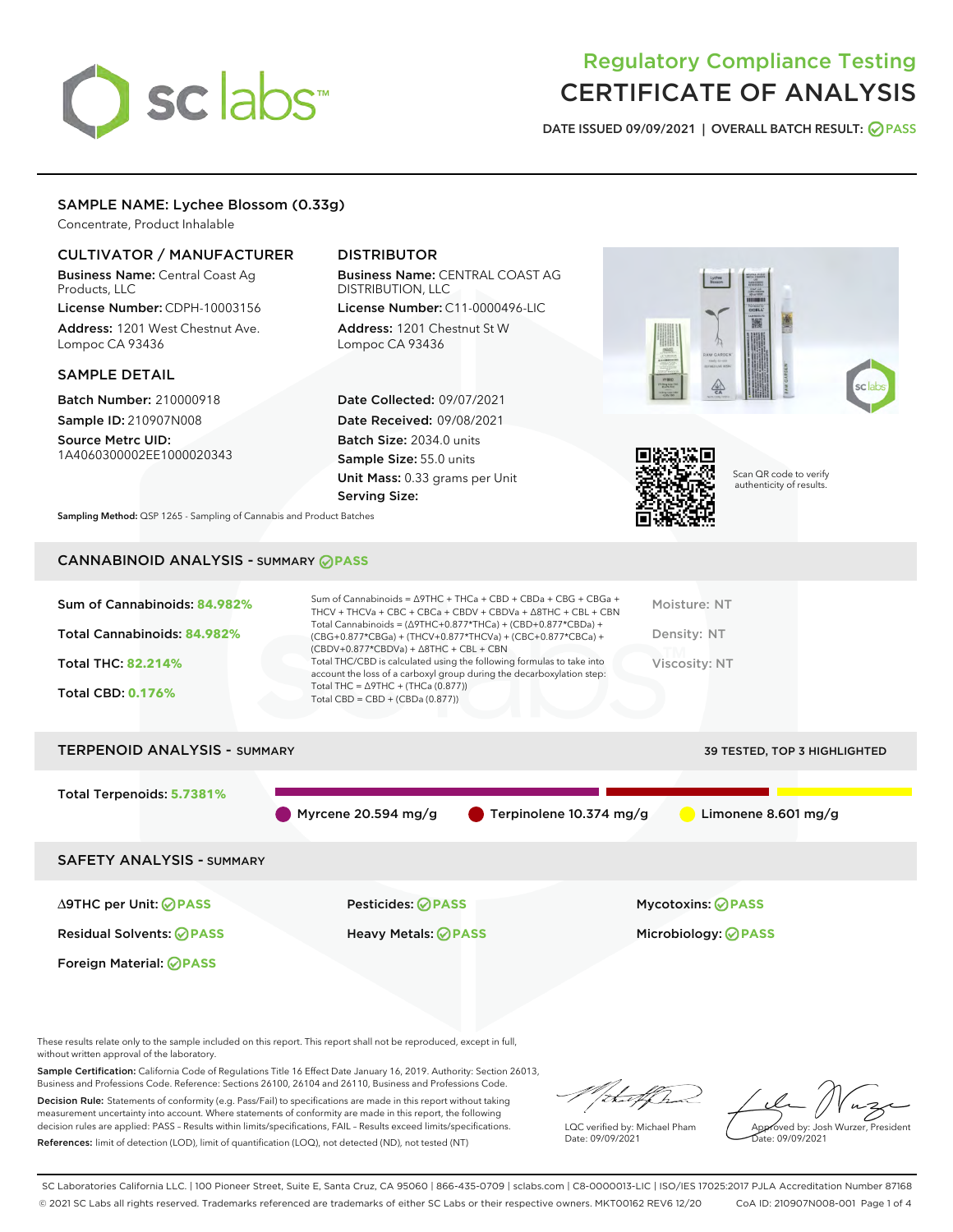



LYCHEE BLOSSOM (0.33G) | DATE ISSUED 09/09/2021 | OVERALL BATCH RESULT: 2 PASS

#### CANNABINOID TEST RESULTS - 09/09/2021 2 PASS

Tested by high-performance liquid chromatography with diode-array detection (HPLC-DAD). **Method:** QSP 1157 - Analysis of Cannabinoids by HPLC-DAD

#### TOTAL CANNABINOIDS: **84.982%**

Total Cannabinoids (Total THC) + (Total CBD) + (Total CBG) + (Total THCV) + (Total CBC) + (Total CBDV) + ∆8THC + CBL + CBN

TOTAL THC: **82.214%** Total THC (∆9THC+0.877\*THCa)

TOTAL CBD: **0.176%**

Total CBD (CBD+0.877\*CBDa)

TOTAL CBG: 2.062% Total CBG (CBG+0.877\*CBGa)

TOTAL THCV: 0.32% Total THCV (THCV+0.877\*THCVa)

TOTAL CBC: ND Total CBC (CBC+0.877\*CBCa)

TOTAL CBDV: ND Total CBDV (CBDV+0.877\*CBDVa)

| <b>COMPOUND</b>  | LOD/LOQ<br>(mg/g)          | <b>MEASUREMENT</b><br><b>UNCERTAINTY</b><br>(mg/g) | <b>RESULT</b><br>(mg/g) | <b>RESULT</b><br>(%) |
|------------------|----------------------------|----------------------------------------------------|-------------------------|----------------------|
| <b>A9THC</b>     | 0.06/0.26                  | ±28.282                                            | 822.14                  | 82.214               |
| <b>CBG</b>       | 0.06/0.19                  | ±0.812                                             | 20.62                   | 2.062                |
| <b>THCV</b>      | 0.1 / 0.2                  | ±0.16                                              | 3.2                     | 0.32                 |
| $\triangle$ 8THC | 0.1/0.4                    | ±0.17                                              | 2.1                     | 0.21                 |
| <b>CBD</b>       | 0.07/0.29                  | ±0.081                                             | 1.76                    | 0.176                |
| <b>THCa</b>      | 0.05/0.14                  | N/A                                                | <b>ND</b>               | <b>ND</b>            |
| <b>THCVa</b>     | 0.07/0.20                  | N/A                                                | <b>ND</b>               | <b>ND</b>            |
| <b>CBDa</b>      | 0.02/0.19                  | N/A                                                | <b>ND</b>               | <b>ND</b>            |
| <b>CBDV</b>      | 0.04/0.15                  | N/A                                                | <b>ND</b>               | <b>ND</b>            |
| <b>CBDVa</b>     | 0.03/0.53                  | N/A                                                | <b>ND</b>               | <b>ND</b>            |
| <b>CBGa</b>      | 0.1 / 0.2                  | N/A                                                | <b>ND</b>               | <b>ND</b>            |
| <b>CBL</b>       | 0.06/0.24                  | N/A                                                | <b>ND</b>               | <b>ND</b>            |
| <b>CBN</b>       | 0.1/0.3                    | N/A                                                | <b>ND</b>               | <b>ND</b>            |
| <b>CBC</b>       | 0.2 / 0.5                  | N/A                                                | <b>ND</b>               | <b>ND</b>            |
| <b>CBCa</b>      | 0.07 / 0.28                | N/A                                                | <b>ND</b>               | <b>ND</b>            |
|                  | <b>SUM OF CANNABINOIDS</b> |                                                    | 849.82 mg/g             | 84.982%              |

#### **UNIT MASS: 0.33 grams per Unit**

| ∆9THC per Unit                        | 1120 per-package limit     | 271.31 mg/unit<br><b>PASS</b> |  |  |
|---------------------------------------|----------------------------|-------------------------------|--|--|
| <b>Total THC per Unit</b>             |                            | 271.31 mg/unit                |  |  |
| <b>CBD per Unit</b>                   |                            | $0.58$ mg/unit                |  |  |
| <b>Total CBD per Unit</b>             |                            | $0.58$ mg/unit                |  |  |
| Sum of Cannabinoids<br>per Unit       |                            | 280.44 mg/unit                |  |  |
| <b>Total Cannabinoids</b><br>per Unit |                            | 280.49 mg/unit                |  |  |
| <b>MOISTURE TEST RESULT</b>           | <b>DENSITY TEST RESULT</b> | <b>VISCOSITY TEST RESULT</b>  |  |  |

Not Tested

Not Tested

Not Tested

#### TERPENOID TEST RESULTS - 09/09/2021

Terpene analysis utilizing gas chromatography-flame ionization detection (GC-FID). **Method:** QSP 1192 - Analysis of Terpenoids by GC-FID

| <b>COMPOUND</b>         | LOD/LOQ<br>(mg/g) | <b>MEASUREMENT</b><br><b>UNCERTAINTY</b><br>(mg/g) | <b>RESULT</b><br>(mg/g)                         | <b>RESULT</b><br>$(\%)$ |
|-------------------------|-------------------|----------------------------------------------------|-------------------------------------------------|-------------------------|
| <b>Myrcene</b>          | 0.008 / 0.025     | ±0.2657                                            | 20.594                                          | 2.0594                  |
| Terpinolene             | 0.008 / 0.026     | ±0.2127                                            | 10.374                                          | 1.0374                  |
| Limonene                | 0.005 / 0.016     | ±0.1230                                            | 8.601                                           | 0.8601                  |
| $\beta$ Caryophyllene   | 0.004 / 0.012     | ±0.1421                                            | 3.991                                           | 0.3991                  |
| $\alpha$ Pinene         | 0.005 / 0.017     | ±0.0219                                            | 2.552                                           | 0.2552                  |
| <b>B</b> Pinene         | 0.004 / 0.014     | ±0.0272                                            | 2.363                                           | 0.2363                  |
| Linalool                | 0.009 / 0.032     | ±0.0758                                            | 1.996                                           | 0.1996                  |
| Terpineol               | 0.016 / 0.055     | ±0.0660                                            | 1.075                                           | 0.1075                  |
| Ocimene                 | 0.011 / 0.038     | ±0.0326                                            | 1.017                                           | 0.1017                  |
| $\alpha$ Humulene       | 0.009 / 0.029     | ±0.0320                                            | 0.996                                           | 0.0996                  |
| trans-β-Farnesene       | 0.008 / 0.025     | ±0.0237                                            | 0.668                                           | 0.0668                  |
| Fenchol                 | 0.010 / 0.034     | ±0.0237                                            | 0.612                                           | 0.0612                  |
| $\alpha$ Phellandrene   | 0.006 / 0.020     | ±0.0041                                            | 0.304                                           | 0.0304                  |
| 3 Carene                | 0.005 / 0.018     | ±0.0040                                            | 0.285                                           | 0.0285                  |
| Guaiol                  | 0.009 / 0.030     | ±0.0132                                            | 0.279                                           | 0.0279                  |
| $\alpha$ Terpinene      | 0.005 / 0.017     | ±0.0039                                            | 0.263                                           | 0.0263                  |
| $\alpha$ Bisabolol      | 0.008 / 0.026     | ±0.0135                                            | 0.253                                           | 0.0253                  |
| Valencene               | 0.009 / 0.030     | ±0.0145                                            | 0.211                                           | 0.0211                  |
| $\gamma$ Terpinene      | 0.006 / 0.018     | ±0.0033                                            | 0.188                                           | 0.0188                  |
| Nerolidol               | 0.009 / 0.028     | ±0.0095                                            | 0.151                                           | 0.0151                  |
| Camphene                | 0.005 / 0.015     | ±0.0017                                            | 0.146                                           | 0.0146                  |
| <b>Borneol</b>          | 0.005 / 0.016     | ±0.0056                                            | 0.134                                           | 0.0134                  |
| p-Cymene                | 0.005 / 0.016     | ±0.0021                                            | 0.079                                           | 0.0079                  |
| Caryophyllene<br>Oxide  | 0.010 / 0.033     | ±0.0036                                            | 0.078                                           | 0.0078                  |
| Fenchone                | 0.009 / 0.028     | ±0.0013                                            | 0.044                                           | 0.0044                  |
| Citronellol             | 0.003 / 0.010     | ±0.0021                                            | 0.044                                           | 0.0044                  |
| Eucalyptol              | 0.006 / 0.018     | ±0.0009                                            | 0.036                                           | 0.0036                  |
| Sabinene                | 0.004 / 0.014     | ±0.0004                                            | 0.031                                           | 0.0031                  |
| Geraniol                | 0.002 / 0.007     | ±0.0007                                            | 0.016                                           | 0.0016                  |
| Sabinene Hydrate        | 0.006 / 0.022     | N/A                                                | <loq< th=""><th><loq< th=""></loq<></th></loq<> | <loq< th=""></loq<>     |
| (-)-Isopulegol          | 0.005 / 0.016     | N/A                                                | ND                                              | ND                      |
| Camphor                 | 0.006 / 0.019     | N/A                                                | ND                                              | <b>ND</b>               |
| Isoborneol              | 0.004 / 0.012     | N/A                                                | ND                                              | <b>ND</b>               |
| Menthol                 | 0.008 / 0.025     | N/A                                                | ND                                              | ND                      |
| Nerol                   | 0.003 / 0.011     | N/A                                                | ND                                              | ND                      |
| R-(+)-Pulegone          | 0.003 / 0.011     | N/A                                                | ND                                              | <b>ND</b>               |
| <b>Geranyl Acetate</b>  | 0.004 / 0.014     | N/A                                                | ND                                              | ND                      |
| $\alpha$ Cedrene        | 0.005 / 0.016     | N/A                                                | ND                                              | ND                      |
| Cedrol                  | 0.008 / 0.027     | N/A                                                | ND                                              | <b>ND</b>               |
| <b>TOTAL TERPENOIDS</b> |                   |                                                    | 57.381 mg/g                                     | 5.7381%                 |

SC Laboratories California LLC. | 100 Pioneer Street, Suite E, Santa Cruz, CA 95060 | 866-435-0709 | sclabs.com | C8-0000013-LIC | ISO/IES 17025:2017 PJLA Accreditation Number 87168 © 2021 SC Labs all rights reserved. Trademarks referenced are trademarks of either SC Labs or their respective owners. MKT00162 REV6 12/20 CoA ID: 210907N008-001 Page 2 of 4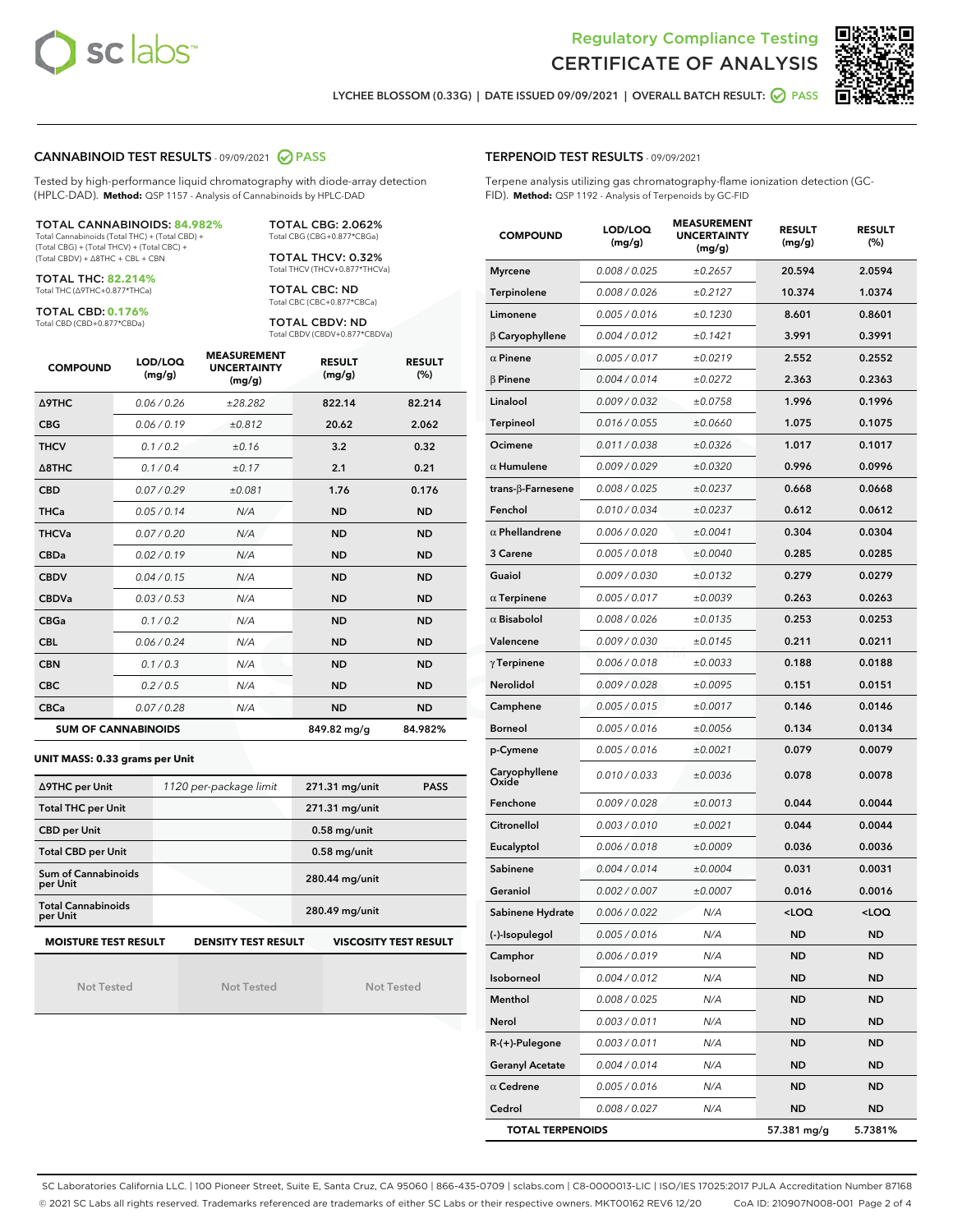



LYCHEE BLOSSOM (0.33G) | DATE ISSUED 09/09/2021 | OVERALL BATCH RESULT: @ PASS

#### CATEGORY 1 PESTICIDE TEST RESULTS - 09/09/2021 2 PASS

Pesticide and plant growth regulator analysis utilizing high-performance liquid chromatography-mass spectrometry (HPLC-MS) or gas chromatography-mass spectrometry (GC-MS). \*GC-MS utilized where indicated. **Method:** QSP 1212 - Analysis of Pesticides and Mycotoxins by LC-MS or QSP 1213 - Analysis of Pesticides by GC-MS

| <b>COMPOUND</b>             | LOD/LOQ<br>$(\mu g/g)$ | <b>ACTION</b><br><b>LIMIT</b><br>$(\mu g/g)$ | <b>MEASUREMENT</b><br><b>UNCERTAINTY</b><br>$(\mu g/g)$ | <b>RESULT</b><br>$(\mu g/g)$ | <b>RESULT</b> |
|-----------------------------|------------------------|----------------------------------------------|---------------------------------------------------------|------------------------------|---------------|
| Aldicarb                    | 0.03/0.08              | $>$ LOD                                      | N/A                                                     | <b>ND</b>                    | <b>PASS</b>   |
| Carbofuran                  | 0.02 / 0.05            | $\ge$ LOD                                    | N/A                                                     | <b>ND</b>                    | <b>PASS</b>   |
| Chlordane*                  | 0.03 / 0.08            | $\geq$ LOD                                   | N/A                                                     | <b>ND</b>                    | <b>PASS</b>   |
| Chlorfenapyr*               | 0.03/0.10              | $\ge$ LOD                                    | N/A                                                     | <b>ND</b>                    | <b>PASS</b>   |
| Chlorpyrifos                | 0.02 / 0.06            | $\ge$ LOD                                    | N/A                                                     | <b>ND</b>                    | <b>PASS</b>   |
| Coumaphos                   | 0.02 / 0.07            | $\ge$ LOD                                    | N/A                                                     | <b>ND</b>                    | <b>PASS</b>   |
| Daminozide                  | 0.02/0.07              | $>$ LOD                                      | N/A                                                     | <b>ND</b>                    | <b>PASS</b>   |
| <b>DDVP</b><br>(Dichlorvos) | 0.03/0.09              | $\ge$ LOD                                    | N/A                                                     | <b>ND</b>                    | <b>PASS</b>   |
| <b>Dimethoate</b>           | 0.03/0.08              | $\ge$ LOD                                    | N/A                                                     | <b>ND</b>                    | <b>PASS</b>   |
| Ethoprop(hos)               | 0.03/0.10              | $\ge$ LOD                                    | N/A                                                     | <b>ND</b>                    | <b>PASS</b>   |
| Etofenprox                  | 0.02 / 0.06            | $\ge$ LOD                                    | N/A                                                     | <b>ND</b>                    | <b>PASS</b>   |
| Fenoxycarb                  | 0.03/0.08              | $\ge$ LOD                                    | N/A                                                     | <b>ND</b>                    | <b>PASS</b>   |
| Fipronil                    | 0.03/0.08              | $\ge$ LOD                                    | N/A                                                     | <b>ND</b>                    | <b>PASS</b>   |
| Imazalil                    | 0.02 / 0.06            | $>$ LOD                                      | N/A                                                     | <b>ND</b>                    | <b>PASS</b>   |
| Methiocarb                  | 0.02 / 0.07            | $>$ LOD                                      | N/A                                                     | <b>ND</b>                    | <b>PASS</b>   |
| Methyl<br>parathion         | 0.03/0.10              | $>$ LOD                                      | N/A                                                     | <b>ND</b>                    | <b>PASS</b>   |
| <b>Mevinphos</b>            | 0.03/0.09              | $\ge$ LOD                                    | N/A                                                     | <b>ND</b>                    | <b>PASS</b>   |
| Paclobutrazol               | 0.02 / 0.05            | $>$ LOD                                      | N/A                                                     | <b>ND</b>                    | <b>PASS</b>   |
| Propoxur                    | 0.03/0.09              | $\ge$ LOD                                    | N/A                                                     | <b>ND</b>                    | <b>PASS</b>   |
| Spiroxamine                 | 0.03 / 0.08            | $\ge$ LOD                                    | N/A                                                     | <b>ND</b>                    | <b>PASS</b>   |
| Thiacloprid                 | 0.03/0.10              | $\ge$ LOD                                    | N/A                                                     | <b>ND</b>                    | <b>PASS</b>   |

#### CATEGORY 2 PESTICIDE TEST RESULTS - 09/09/2021 @ PASS

| <b>COMPOUND</b>          | LOD/LOQ<br>$(\mu g/g)$ | <b>ACTION</b><br><b>LIMIT</b><br>$(\mu g/g)$ | <b>MEASUREMENT</b><br><b>UNCERTAINTY</b><br>$(\mu g/g)$ | <b>RESULT</b><br>$(\mu g/g)$ | <b>RESULT</b> |
|--------------------------|------------------------|----------------------------------------------|---------------------------------------------------------|------------------------------|---------------|
| Abamectin                | 0.03/0.10              | 0.1                                          | N/A                                                     | <b>ND</b>                    | <b>PASS</b>   |
| Acephate                 | 0.02/0.07              | 0.1                                          | N/A                                                     | <b>ND</b>                    | <b>PASS</b>   |
| Acequinocyl              | 0.02/0.07              | 0.1                                          | N/A                                                     | <b>ND</b>                    | <b>PASS</b>   |
| Acetamiprid              | 0.02/0.05              | 0.1                                          | N/A                                                     | <b>ND</b>                    | <b>PASS</b>   |
| Azoxystrobin             | 0.02/0.07              | 0.1                                          | N/A                                                     | <b>ND</b>                    | <b>PASS</b>   |
| <b>Bifenazate</b>        | 0.01/0.04              | 0.1                                          | N/A                                                     | <b>ND</b>                    | <b>PASS</b>   |
| <b>Bifenthrin</b>        | 0.02 / 0.05            | 3                                            | N/A                                                     | <b>ND</b>                    | <b>PASS</b>   |
| <b>Boscalid</b>          | 0.03/0.09              | 0.1                                          | N/A                                                     | <b>ND</b>                    | <b>PASS</b>   |
| Captan                   | 0.19/0.57              | 0.7                                          | N/A                                                     | <b>ND</b>                    | <b>PASS</b>   |
| Carbaryl                 | 0.02/0.06              | 0.5                                          | N/A                                                     | <b>ND</b>                    | <b>PASS</b>   |
| Chlorantranilip-<br>role | 0.04/0.12              | 10                                           | N/A                                                     | <b>ND</b>                    | <b>PASS</b>   |
| Clofentezine             | 0.03/0.09              | 0.1                                          | N/A                                                     | <b>ND</b>                    | <b>PASS</b>   |

| <b>CATEGORY 2 PESTICIDE TEST RESULTS</b> - 09/09/2021 continued |
|-----------------------------------------------------------------|
|-----------------------------------------------------------------|

| <b>COMPOUND</b>               | LOD/LOQ<br>(µg/g) | <b>ACTION</b><br><b>LIMIT</b><br>(µg/g) | <b>MEASUREMENT</b><br><b>UNCERTAINTY</b><br>(µg/g) | <b>RESULT</b><br>(µg/g) | <b>RESULT</b> |
|-------------------------------|-------------------|-----------------------------------------|----------------------------------------------------|-------------------------|---------------|
| Cyfluthrin                    | 0.12 / 0.38       | 2                                       | N/A                                                | <b>ND</b>               | <b>PASS</b>   |
| Cypermethrin                  | 0.11 / 0.32       | 1                                       | N/A                                                | <b>ND</b>               | <b>PASS</b>   |
| Diazinon                      | 0.02 / 0.05       | 0.1                                     | N/A                                                | <b>ND</b>               | <b>PASS</b>   |
| Dimethomorph                  | 0.03 / 0.09       | 2                                       | N/A                                                | <b>ND</b>               | <b>PASS</b>   |
| Etoxazole                     | 0.02 / 0.06       | 0.1                                     | N/A                                                | <b>ND</b>               | <b>PASS</b>   |
| Fenhexamid                    | 0.03 / 0.09       | 0.1                                     | N/A                                                | <b>ND</b>               | <b>PASS</b>   |
| Fenpyroximate                 | 0.02 / 0.06       | 0.1                                     | N/A                                                | <b>ND</b>               | <b>PASS</b>   |
| Flonicamid                    | 0.03 / 0.10       | 0.1                                     | N/A                                                | <b>ND</b>               | <b>PASS</b>   |
| Fludioxonil                   | 0.03/0.10         | 0.1                                     | N/A                                                | <b>ND</b>               | <b>PASS</b>   |
| Hexythiazox                   | 0.02 / 0.07       | 0.1                                     | N/A                                                | <b>ND</b>               | <b>PASS</b>   |
| Imidacloprid                  | 0.04 / 0.11       | 5                                       | N/A                                                | <b>ND</b>               | <b>PASS</b>   |
| Kresoxim-methyl               | 0.02 / 0.07       | 0.1                                     | N/A                                                | <b>ND</b>               | <b>PASS</b>   |
| Malathion                     | 0.03 / 0.09       | 0.5                                     | N/A                                                | <b>ND</b>               | <b>PASS</b>   |
| Metalaxyl                     | 0.02 / 0.07       | $\overline{c}$                          | N/A                                                | <b>ND</b>               | <b>PASS</b>   |
| Methomyl                      | 0.03 / 0.10       | $\mathcal{I}$                           | N/A                                                | <b>ND</b>               | <b>PASS</b>   |
| Myclobutanil                  | 0.03 / 0.09       | 0.1                                     | N/A                                                | <b>ND</b>               | <b>PASS</b>   |
| <b>Naled</b>                  | 0.02 / 0.07       | 0.1                                     | N/A                                                | <b>ND</b>               | <b>PASS</b>   |
| Oxamyl                        | 0.04 / 0.11       | 0.5                                     | N/A                                                | ND                      | <b>PASS</b>   |
| Pentachloronitro-<br>benzene* | 0.03 / 0.09       | 0.1                                     | N/A                                                | <b>ND</b>               | <b>PASS</b>   |
| Permethrin                    | 0.04 / 0.12       | 0.5                                     | N/A                                                | <b>ND</b>               | <b>PASS</b>   |
| Phosmet                       | 0.03/0.10         | 0.1                                     | N/A                                                | <b>ND</b>               | <b>PASS</b>   |
| Piperonylbu-<br>toxide        | 0.02 / 0.07       | 3                                       | N/A                                                | <b>ND</b>               | <b>PASS</b>   |
| Prallethrin                   | 0.03 / 0.08       | 0.1                                     | N/A                                                | <b>ND</b>               | <b>PASS</b>   |
| Propiconazole                 | 0.02 / 0.07       | 0.1                                     | N/A                                                | <b>ND</b>               | <b>PASS</b>   |
| Pyrethrins                    | 0.04 / 0.12       | 0.5                                     | N/A                                                | <b>ND</b>               | <b>PASS</b>   |
| Pyridaben                     | 0.02 / 0.07       | 0.1                                     | N/A                                                | <b>ND</b>               | <b>PASS</b>   |
| Spinetoram                    | 0.02 / 0.07       | 0.1                                     | N/A                                                | <b>ND</b>               | <b>PASS</b>   |
| Spinosad                      | 0.02 / 0.07       | 0.1                                     | N/A                                                | <b>ND</b>               | <b>PASS</b>   |
| Spiromesifen                  | 0.02 / 0.05       | 0.1                                     | N/A                                                | <b>ND</b>               | <b>PASS</b>   |
| Spirotetramat                 | 0.02 / 0.06       | 0.1                                     | N/A                                                | <b>ND</b>               | <b>PASS</b>   |
| Tebuconazole                  | 0.02 / 0.07       | 0.1                                     | N/A                                                | ND                      | <b>PASS</b>   |
| Thiamethoxam                  | 0.03 / 0.10       | 5                                       | N/A                                                | <b>ND</b>               | <b>PASS</b>   |
| Trifloxystrobin               | 0.03 / 0.08       | 0.1                                     | N/A                                                | <b>ND</b>               | <b>PASS</b>   |

SC Laboratories California LLC. | 100 Pioneer Street, Suite E, Santa Cruz, CA 95060 | 866-435-0709 | sclabs.com | C8-0000013-LIC | ISO/IES 17025:2017 PJLA Accreditation Number 87168 © 2021 SC Labs all rights reserved. Trademarks referenced are trademarks of either SC Labs or their respective owners. MKT00162 REV6 12/20 CoA ID: 210907N008-001 Page 3 of 4